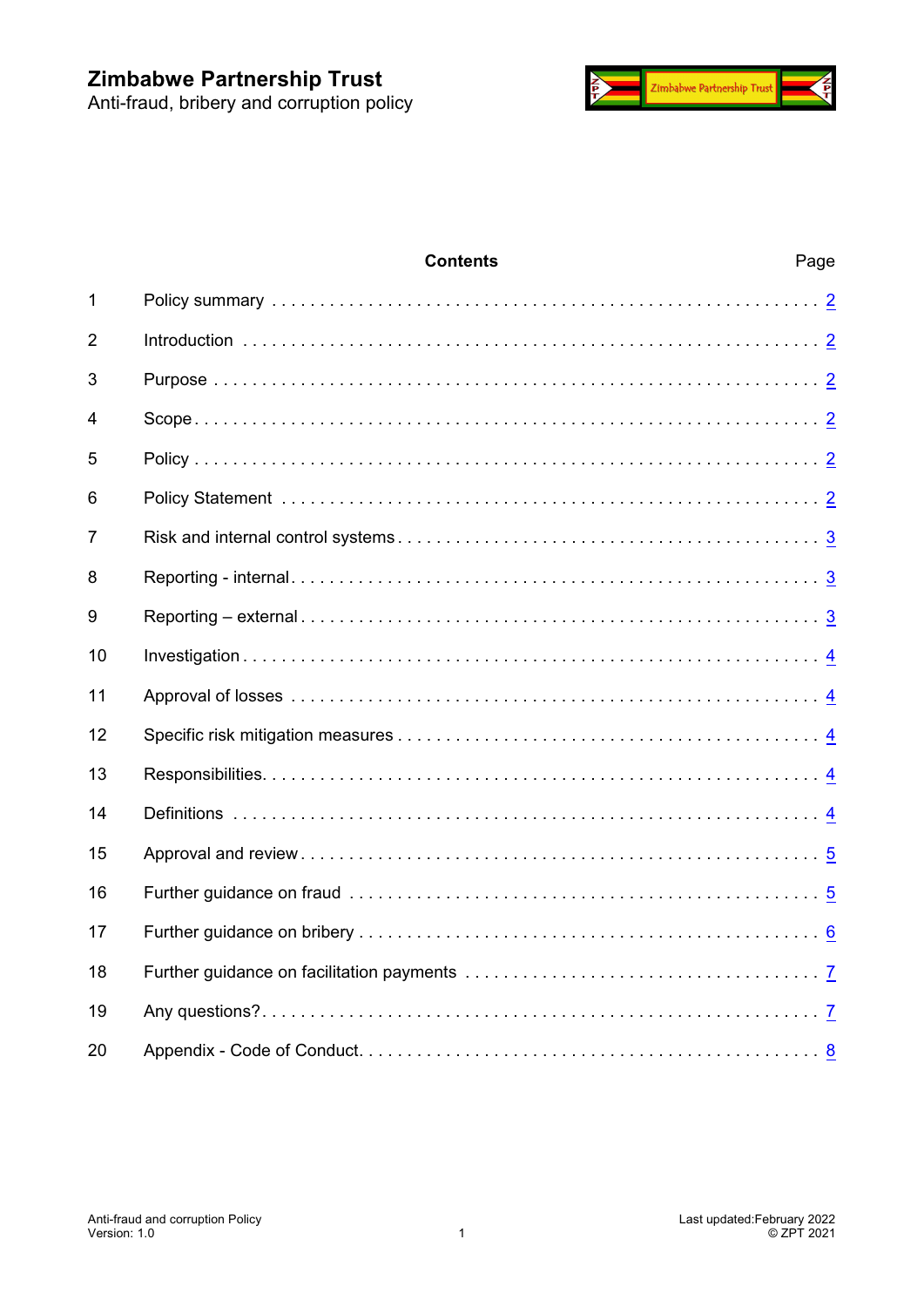Anti-fraud, bribery and corruption policy



#### <span id="page-1-0"></span>**1 Policy summary**

- 1.1 The trustees of Zimbabwe Partnership Trust (ZPT) have a 'zero tolerance' policy towards fraud, bribery and corruption. We shall always seek to take disciplinary and /or legal action against those found to have perpetrated fraud (para [6.1.2](#page-2-3)).
- 1.2 ZPT is committed to developing an anti-fraud culture and keeping the opportunities for fraud, bribery and corruption to the absolute minimum (para  $6.2$ ).
- 1.3 ZPT will assess the risks of fraud, bribery and corruption, establish processes and controls to minimise these risks, and regularly review the effectiveness of its control systems (paras [7.2](#page-2-5) and [7.6](#page-2-6)).
- 1.4 ZPT requires all staff to immediately report any incidents or suspicions of fraud, bribery or corruption to an appropriate manager or another person named in Raising Concerns. ZPT will not penalise anyone for raising a concern in good faith (paras [8.1](#page-2-7), [8.2](#page-2-8) and [8.4](#page-2-9)).
- 1.5 ZPT will take all reports of fraud, bribery and corruption seriously, and investigate proportionately and appropriately as set out in the Fraud Response Plan (para [9.1](#page-2-10)).
- 1.6 ZPT requires all those receiving ZPT funds or representing ZPT, including its suppliers, grant recipients, partners, contractors and agents, to act in accordance with this policy. This includes reporting to the ZPT any suspected or actual instances of fraud, bribery or corruption involving ZPT assets or staff (paras [4.3](#page-1-6) and [8.3](#page-2-11)).

#### <span id="page-1-1"></span>**2 Introduction**

- 2.1 ZPT complies with applicable legislation, including the Fraud Act 2006, the Bribery Act 2010, and with other regulatory requirements and applicable guidance including Managing Public Money. Its trustees are required under charity law to safeguard the assets of the charity.
- 2.2 ZPT is committed to conducting business fairly, openly and honestly and in accordance with the highest ethical and legal standards.

# <span id="page-1-2"></span>**3 Purpose**

The purpose of this policy is to set out the ZPT's stance on fraud, bribery and corruption and its approach to preventing, detecting, reporting and investigating fraud, bribery and corruption.

#### <span id="page-1-3"></span>**4 Scope**

- 4.1 This policy applies to the ZPT worldwide, including its overseas partners and any separate legal entities owned and controlled by the ZPT.
- 4.2 This policy is applicable to, and must be followed by, all staff including consultants and contractors. Failure to comply could result in disciplinary action, including dismissal.
- <span id="page-1-6"></span>4.3 ZPT requires all those receiving ZPT funds or representing the ZPT, including its suppliers, grant recipients, partners, contractors and agents, to act in accordance with this policy.

#### <span id="page-1-4"></span>**5 Policy**

- 5.1 Our policy is set out in the following paragraphs numbered from [6](#page-1-5) to [14](#page-3-4).
- 5.2 The remaining paragraphs are for guidance and reference.

## <span id="page-1-5"></span>**6 Policy Statement**

- ZPT has a 'zero tolerance' policy towards fraud, bribery and corruption. This means that the ZPT:
- 6.1.1 does not accept any level of fraud, bribery or corruption within the organisation or by any other individual or organisation receiving ZPT funds or representing the ZPT; and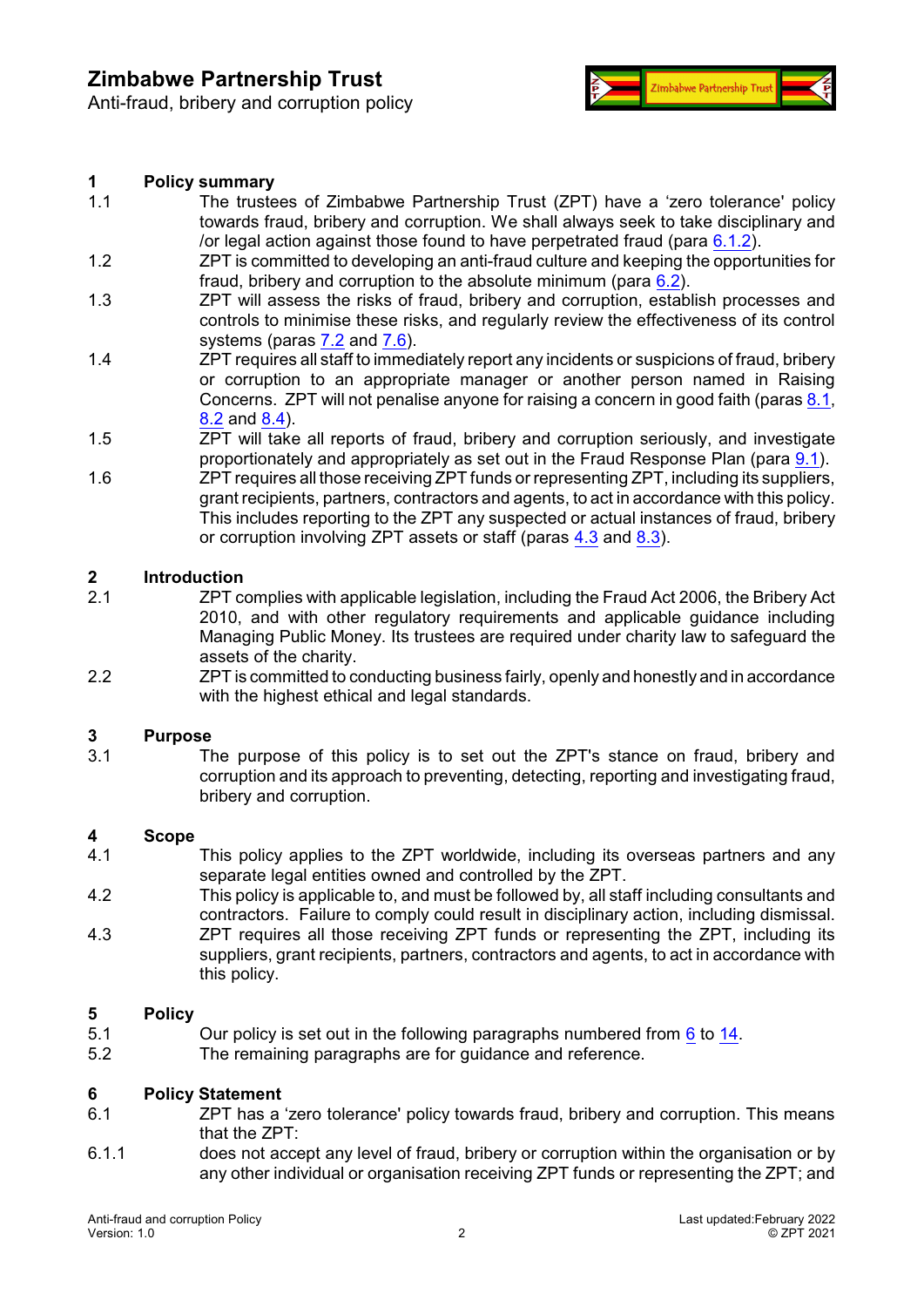

Anti-fraud, bribery and corruption policy

- <span id="page-2-3"></span>6.1.2 will always seek to take disciplinary and/or legal action against those found to have perpetrated, be involved in, or assisted with fraudulent or other improper activities in any of its operations.
- <span id="page-2-4"></span>6.2 ZPT is committed to developing an anti-fraud culture and keeping the opportunities for fraud, bribery and corruption to the absolute minimum.
- 6.3 ZPT requires all staff to act honestly and with integrity at all times and to safeguard the resources for which they are responsible.

# <span id="page-2-0"></span>**7 Risk and internal control systems**

- ZPT will seek to assess the nature and extent of its exposure to the risks of internal and external fraud, bribery and corruption. It will regularly review these risks, using information on actual or suspected instances of fraud, bribery and corruption to inform its review.
- <span id="page-2-5"></span>7.2 ZPT will seek to put in place efficient and effective systems, procedures and internal controls to: encourage an anti-fraud culture; prevent and detect fraud, bribery and corruption; and reduce the risks to an acceptable level.
- 7.3 ZPT will seek to equip its staff with the skills, knowledge and expertise to manage its fraud risk effectively. It will provide adequate training to make staff aware of the risks of fraud, bribery and corruption, and of their responsibilities in preventing, detecting, and reporting it.
- 7.4 ZPT will make all those receiving ZPT funds or representing the ZPT, including its suppliers, grant recipients, partners, contractors and agents aware of this policy.
- 7.5 ZPT will work with relevant stakeholders, including comparable organisations, relevant regulators and government organizations to tackle fraud.
- <span id="page-2-6"></span>7.6 ZPT will regularly review and evaluate the effectiveness of its systems, procedures and internal controls for managing the risk of fraud. It will do this through risk management and assurance processes and audit arrangements.

### <span id="page-2-1"></span>**8 Reporting - internal**

- <span id="page-2-7"></span>8.1 All staff must immediately report any suspected or actual instances of fraud, bribery or corruption. This includes offers to pay bribes, solicitation of bribes and demands to make facilitation payments. Failure to report could result in disciplinary action.
- <span id="page-2-8"></span>8.2 Reports should be made to an appropriate trustee or to the Treasury Team (the Secretary and Treasurer). If staff are not comfortable reporting their concerns to these people, Raising Concerns sets out to whom staff can report.
- <span id="page-2-11"></span>8.3 ZPT also requires all those receiving ZPT funds or representing the ZPT, including its suppliers, grant recipients, partners, contractors and agents, to report to any suspected or actual instances of fraud, bribery or corruption involving ZPT assets or staff. Reports should be made to the Treasury Team via [thetrustees@zpt.org.uk.](mailto:thetrustees@zpt.org.uk.)
- <span id="page-2-9"></span>8.4 ZPT will not penalise anyone for raising a concern in good faith, even if it turns out to be unfounded. Any member of staff who harasses or victimises someone for raising a concern in good faith will themselves be subject to disciplinary action.
- 8.5 ZPT will maintain a system for recording: all reports of actual or suspected fraud, bribery and corruption; the action taken; and the outcome of any investigation. It will use this information to inform its review of the risks and the effectiveness of its controls.

#### <span id="page-2-2"></span>**9 Reporting – external**

<span id="page-2-10"></span>9.1 ZPT will fully meet its obligations to report fraud, bribery and corruption to third parties. The Fraud Response Plan sets out: the parties that suspected or actual fraud, bribery or corruption must be reported to; the nature and timing of the disclosure required; and who is responsible for making the report.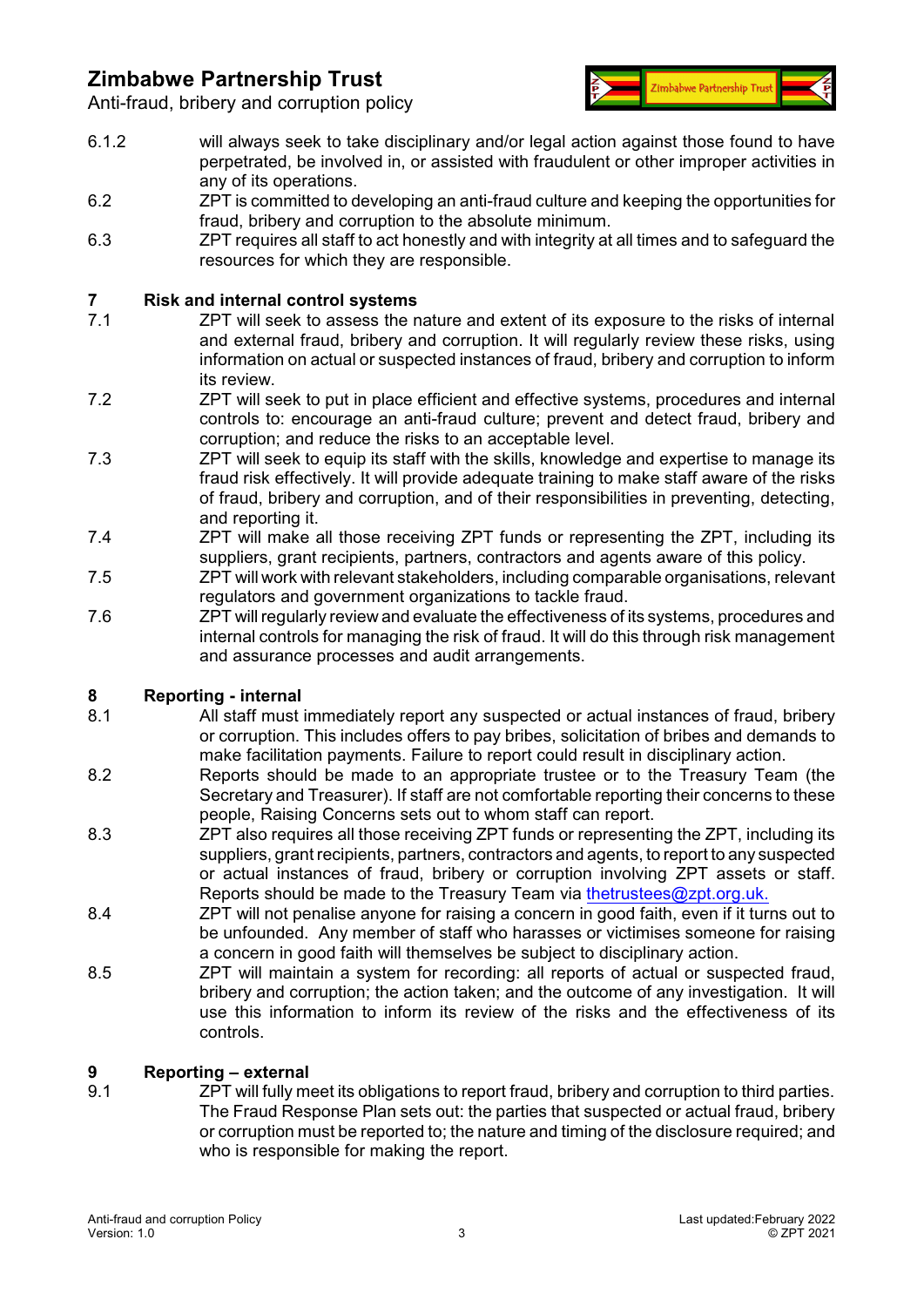

Anti-fraud, bribery and corruption policy

#### <span id="page-3-0"></span>**10 Investigation**

- 10.1 ZPT will take all reports of actual or suspected fraud, bribery and corruption seriously, and investigate proportionately and appropriately as set out in this policy and the Fraud Response Plan.
- 10.2 The Fraud Response Plan sets out responsibilities for investigating fraud, bribery and corruption, the procedures for investigating, action to be taken and external reporting.
- 10.3 ZPT will always seek to take disciplinary and/or legal action against those found to have perpetrated or assisted with fraudulent or other improper activities in any of its operations. For staff, this may include dismissal. It will also seek to recover any assets lost through fraud.

#### <span id="page-3-1"></span>**11 Approval of losses**

11.1 All losses as the result of fraud must be recorded on the loss register and approved in compliance with the ZPT's delegated authorities.

## <span id="page-3-2"></span>**12 Specific risk mitigation measures**

- <span id="page-3-6"></span>To manage the exposure to bribery and corruption, all gifts and hospitality received by staff and given to Public Officials must be approved in line with the delegated authorities and recorded on the Gifts and Hospitality Register.
- <span id="page-3-5"></span>12.2 Conflicts of interest are known to increase the risk of fraud. Therefore all staff who have an interest in an actual or potential supplier (whether personally, or through family members, close friends or associates) must report that conflict of interest to their manager.

# <span id="page-3-3"></span>**13 Responsibilities**

- The Principal Fraud Officer (the Treasury Team) is the owner of ZPT's counter fraud work and the counter fraud champion to the Trustees. The responsibilities of the PFO are:
- 13.1.1 creating and implementing the ZPT's counter fraud strategy and for managing the counter fraud function.
- 13.1.2 recording all instances of actual or suspected fraud, bribery and corruption, ensuring that they are investigated proportionately and appropriately, and reported to external parties. They are also responsible for providing advice and training to staff on preventing, detecting and investigating fraud. This includes investigating cases where specialist input is required due to the complex nature of the case.
- 13.1.3 ensuring that their staff are aware of and support this policy and that all incidents of fraud, bribery or corruption are reported.
- 13.2 Trustees receiving reports of fraud, bribery and corruption are responsible for reporting them to the Counter Fraud Team, and agreeing with them how the case will be managed and who will be responsible for investigation.
- 13.3 All staff are responsible for complying with this policy.

### <span id="page-3-4"></span>**14 Definitions**

- 14.1 Fraud is knowingly making an untrue or misleading representation with the intention of making a gain for oneself or another or causing a loss, or risk of loss, to another.
- 14.2 Bribery is giving or offering someone a financial or other advantage to encourage that person to perform their functions or activities improperly, or to reward someone for having already done so.
- 14.3 A facilitation payment is a type of bribe. An example is an unofficial payment or other advantage given to a public official to undertake or speed up the performance of their normal duties.
- 14.4 Corruption is the misuse of entrusted power for personal gain. This would include dishonest or fraudulent behaviour by those in positions of power, such as managers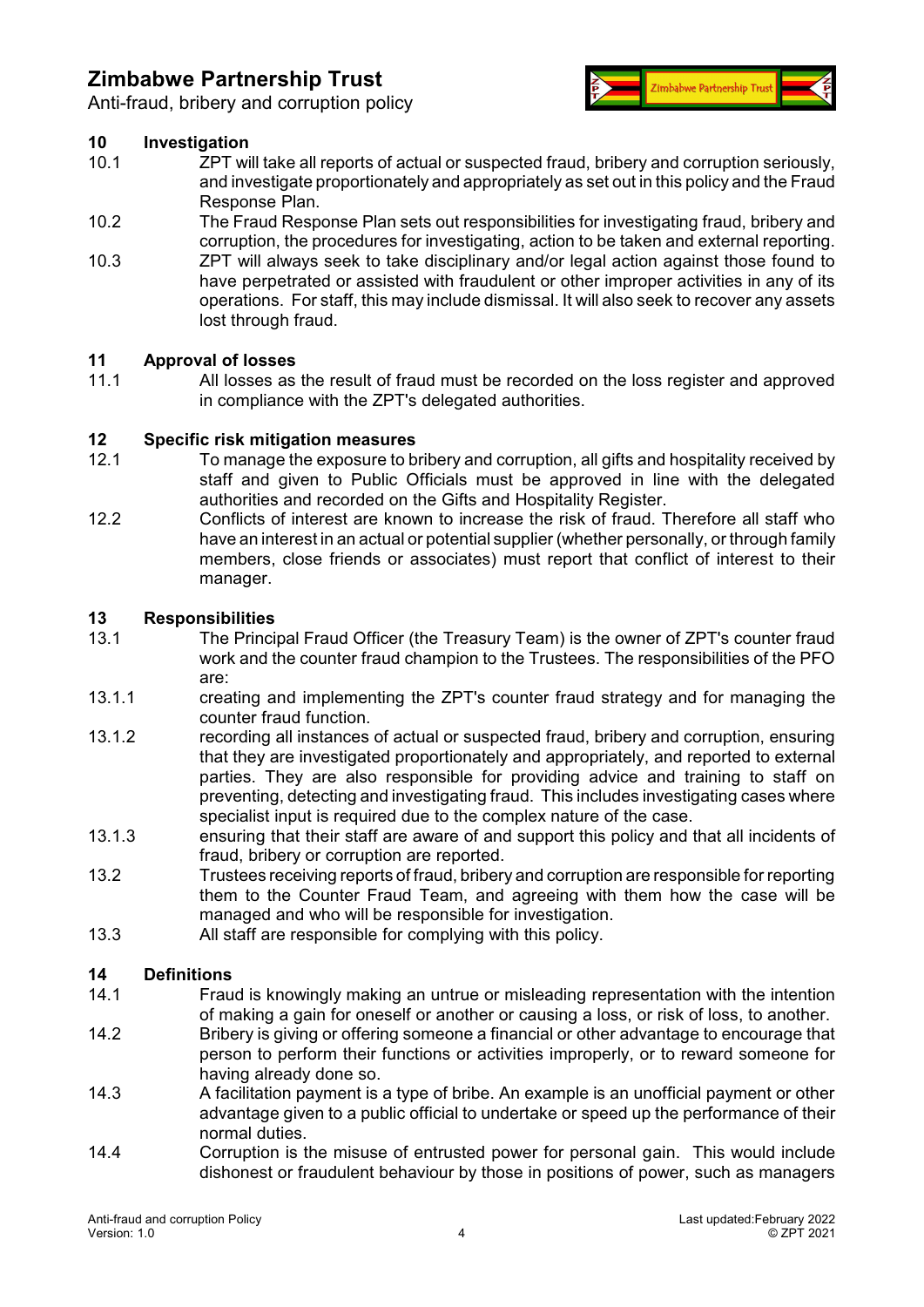Anti-fraud, bribery and corruption policy



or government officials. It would include offering, giving and receiving bribes to influence the actions of someone in a position of power or influence, and the diversion of funds for private gain.

14.5 A conflict of interest is where an individual has private interests that may or actually do influence the decisions that they make as an employee or representative of an organisation.

# <span id="page-4-0"></span>**15 Approval and review**

- Review date November 2025
- 15.2 Links to related policies and procedures:
- 15.2.1 Raising Concerns (paragraph [12.2](#page-3-5) and [13](#page-3-3))
- 15.2.2 Fraud response (paragraph [13](#page-3-3))
- 15.2.3 Code of Conduct (Roger's notes on 1 Peter from Zim appendix [20](#page-7-0))<br>15.2.4 Gifts and hospitality (paragraphs 12.1, 17.7.2, 17.6.1.3 and 18.2.4)
- Gifts and hospitality (paragraphs [12.1](#page-3-6), [17.7.2](#page-6-2), [17.6.1.3](#page-5-1) and  $18.2.\overline{4)}$
- 15.2.5 Anti-money laundering and counter-terrorism policy

# <span id="page-4-1"></span>**16 • Further guidance on fraud**<br>**16.1** • Summary of legislatic

- Summary of legislation
- 16.1.1 The relevant legislation in the UK is The Fraud Act 2006.
- 16.1.2 The Fraud Act 2006 defines a general offence of fraud and sets out three ways by which fraud can be committed:
- 16.1.2.1 fraud by false representation. A representation is false if it is untrue or misleading, and the person making it knows that it is, or might be, untrue or misleading.
- 16.1.2.2 fraud by failing to disclose information.
- 16.1.2.3 fraud by abuse of position. This applies to those occupying a position in which they are expected to safeguard, or not to act against, the financial interests of another person.
- 16.1.3 In each case, the offence is to act dishonestly with the intention of making a gain for oneself or another or causing a loss, or risk of loss, to another. The criminal act is the attempt to deceive and attempted fraud is therefore treated as seriously as accomplished fraud.
- 16.1.4 Examples of fraud that may be or become relevant to ZPT:
- 16.1.5 Procurement fraud:
- 16.1.5.1 Staff colluding with suppliers and ordering and paying for goods or services that are not required and/or have not been delivered, or are charged at an excessive rate.
- 16.1.5.2 Staff or third parties creating false invoices, receipts, purchase orders or supplier identities in order to obtain payment for goods and services that have not been supplied.
- 16.1.5.3 Staff awarding a contract, or preferential terms, to a supplier in return for payments, personal discounts, commission or other benefits; or awarding a contract to a relative or other connected party.
- 16.1.6 Fraudulently altering documents or records:
- Grant recipients not spending grant funds on purposes intended, or keeping funds for personal use, and falsifying records to support false claims.
- 16.1.6.2 Staff issuing false receipts to customers in order to keep the funds paid for personal use.
- 16.1.6.3 Staff or third parties altering vendor payment details to divert supplier payments to own bank account.
- 16.1.6.4 Staff fraudulently altering exam papers or exam results, or releasing details of exam papers in return for a bribe or in order to favour a relative.
- 16.1.6.5 Staff or trustees fraudulently altering accounting records.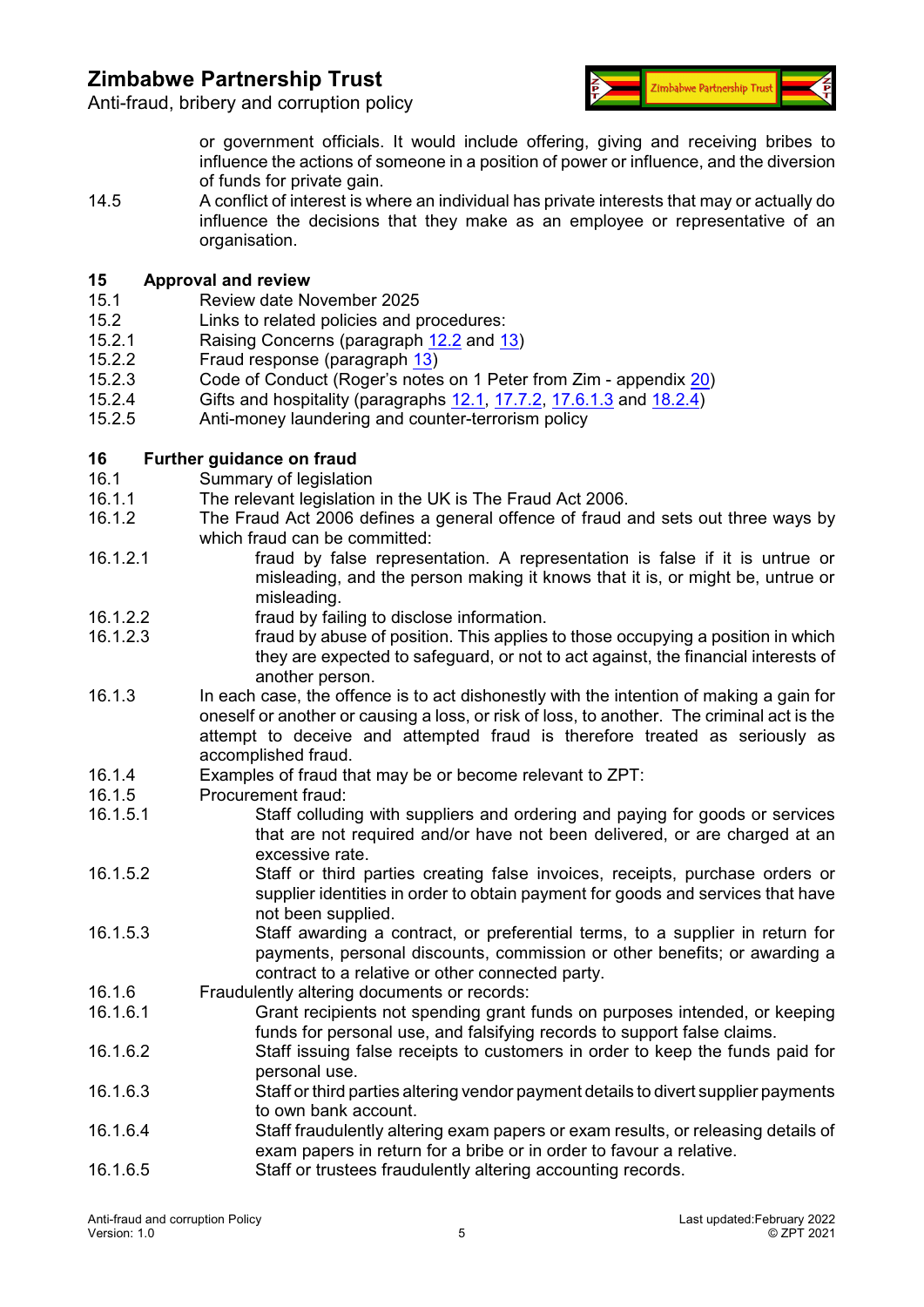Anti-fraud, bribery and corruption policy



<span id="page-5-1"></span><span id="page-5-0"></span>

| 16.1.7                           | Expenses fraud:                                                                              |
|----------------------------------|----------------------------------------------------------------------------------------------|
| 16.1.7.1                         | Staff or trustees claiming expenses or allowances to which they are not                      |
|                                  | entitled, including by falsifying receipts.                                                  |
| 16.1.7.2                         | Staff or trustees using ZPT bank cards for personal expenses.                                |
|                                  |                                                                                              |
| 16.1.7.3                         | Staff or trustees using ZPT assets, such as mobile phones, for their own                     |
|                                  | personal use other than incidental use with prior agreement                                  |
| 16.1.7.4                         | Staff, trustees or contractors falsifying travel and subsistence or other expense            |
|                                  | claims.                                                                                      |
| 16.1.8                           | Fraud involving impersonation:                                                               |
|                                  |                                                                                              |
| 16.1.8.1                         | Staff or third parties impersonating the ZPT in order to extract fees for a service          |
|                                  | which the Trustees do not provide, or do not charge for.                                     |
| 16.1.8.2                         | Staff or third parties submitting false applications from real or fictional                  |
|                                  | individuals or organisation for grants.                                                      |
| 16.1.9                           | Payroll fraud:                                                                               |
| 16.1.10                          |                                                                                              |
|                                  | Staff creating non-existent employees for directing payments.                                |
| 16.1.11                          | Staff or temporary staff making false or inflated claims for overtime or flexible            |
|                                  | working.                                                                                     |
|                                  |                                                                                              |
| 17                               | <b>Further guidance on bribery</b>                                                           |
| 17.1                             | Summary of legislation                                                                       |
|                                  |                                                                                              |
| 17.2                             | The relevant legislation in the UK is The Bribery Act 2010.                                  |
| 17.3                             | The Act makes it an offence to give or receive a bribe, ie to:                               |
| 17.3.1                           | Offer, promise or give a financial or other advantage to another person with the             |
|                                  | intention of inducing them to perform their functions improperly, or to reward them for      |
|                                  | having done so.                                                                              |
| 17.3.2                           |                                                                                              |
|                                  | Request, agree to receive or accept a financial or other advantage as the reward for         |
|                                  | an improper function or activity.                                                            |
| 17.4                             | It also makes it an offence to bribe a foreign public official. A foreign public official is |
|                                  | someone elected or appointed to a legislative, administrative or judicial position in an     |
|                                  | overseas government or other public agency or organisation. It is an offence to offer        |
|                                  | such a person a financial or other advantage with the intention of influencing them in       |
|                                  |                                                                                              |
|                                  | the performance of their official duties.                                                    |
| 17.5                             | The Act also creates a corporate offence of failing to prevent bribery. This means that      |
|                                  | ZPT could be liable if someone offers a bribe on its behalf, including employees and         |
|                                  | third parties carrying out ZPT business, such as partners and suppliers. The Act             |
|                                  | applies to UK organisations operating overseas, so the ZPT could be prosecuted if any        |
|                                  | of its staff worldwide offer or solicit a bribe; this is why the policy applies globally.    |
|                                  |                                                                                              |
| 17.6                             | Examples of bribes relevant to ZPT:                                                          |
| 17.6.1                           | Advantages that could be offered as part of a bribe:                                         |
| 17.6.1.1                         | Cash, vouchers or other cash equivalents, or a "fee".                                        |
| 17.6.1.2                         | Gifts.                                                                                       |
| 17.6.1.3                         | Hospitality or entertainment (outside what would be modest and reasonable in                 |
|                                  | the business context).                                                                       |
|                                  |                                                                                              |
| 17.6.1.4                         | ZPT paying travel and accommodation costs to a third party where this is not                 |
|                                  | standard business practice (eg not expenses for staff or exam invigilators).                 |
| 17.6.1.5                         | ZPT staff receiving travel or accommodation free of charge from a supplier                   |
| 17.6.1.6                         | Loans.                                                                                       |
| 17.6.1.7                         | Favourable business terms.                                                                   |
| 17.6.1.8                         |                                                                                              |
|                                  | Discount of services, or providing services free of charge (or 'uninvoiced')                 |
| 17.6.1.9                         | Provision of information that offers a business or personal advantage.                       |
| 17.6.2                           | Offering or receiving one of the above advantages could count as a bribe if any of the       |
|                                  | following was offered or given in return:                                                    |
| 17.6.2.1                         | Award of contract to particular bidder.                                                      |
|                                  |                                                                                              |
|                                  |                                                                                              |
| Anti-fraud and corruption Policy | Last updated: February 2022                                                                  |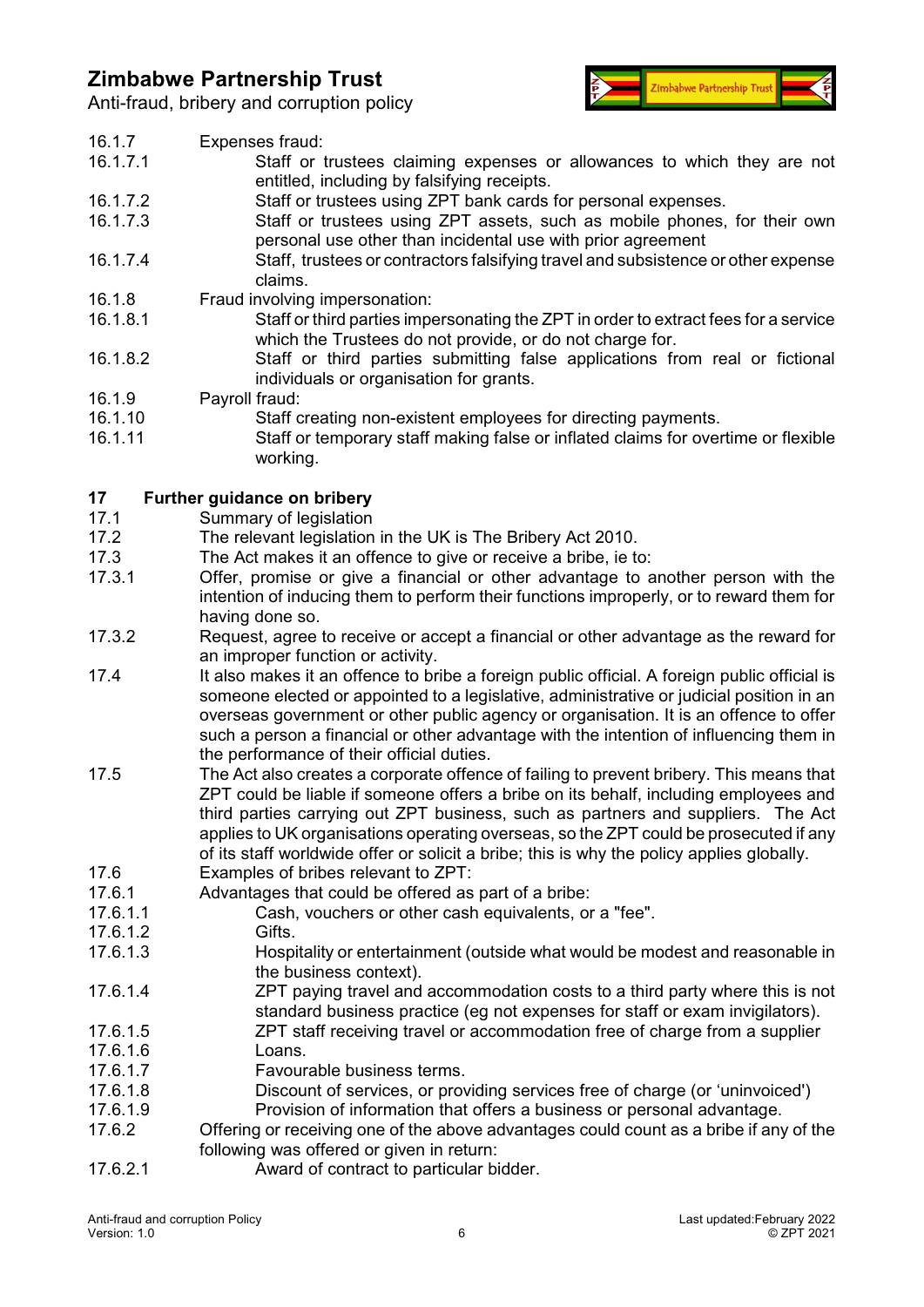

Anti-fraud, bribery and corruption policy

- 17.6.2.2 Performance of normal duties by a foreign public official.
- 17.6.2.3 Altering exam paper or marks.<br>17.6.2.4 Obtaining information that would
- Obtaining information that would put an individual or the ZPT at an advantage, such as the content of exam papers, or information about a competitive tender.
- 17.6.2.5 Any other preferential treatment influenced by the receipt of an advantage.
- 17.7 The following would not usually count as bribes:<br>17.7.1 Payment of an official charge, such as a visa
- 17.7.1 Payment of an official charge, such as a visa<br>17.7.2 Normal hospitality provided in the course of bus
- <span id="page-6-2"></span>Normal hospitality provided in the course of business, such as provision or acceptance of a modest meal at a working event.
- 17.8 Whether a provision of a particular item or service counts as a bribe depends upon the context and level of hospitality (etc) offered. The Bribery Act is not intended to prohibit reasonable and proportionate hospitality or business expenditure. Genuine hospitality or similar business expenditure that is reasonable and proportionate, in line with normal ZPT policy and practice. Judgement is required and the decision depends upon level of hospitality provided and the level of influence the person receiving it had on the business decision in question

### <span id="page-6-0"></span>**18 Further guidance on facilitation payments**

- 18.1 A facilitation payment is making a payment or offering an advantage to a public official to undertake or speed up the performance of their normal duties. Facilitation payments are a form of bribe and are illegal under The Bribery Act 2010.
- 18.2 Examples of facilitation payments relevant to ZPT:
- 18.2.1 Making a payment to clear items through customs. These are not acceptable and must not be made.
- 18.2.2 Offering a government minister exceptional hospitality (ie beyond a modest meal) whilst trying to win a contract.
- 18.2.3 Making a 'non-official' payment to police to guard a building or provide security services.
- <span id="page-6-3"></span>18.2.4 ZPT staff being offered free meals or accommodation (outside what would be modest and reasonable in the business context) in an effort to obtain favourable treatment.
- 18.2.5 Making a payment to pass through border controls.
- 18.3 Exceptions
- 18.3.1 The Bribery Act recognises that there are circumstances in which individuals are left with no alternative but to make payments in order to protect against loss of life, limb or liberty, and the common law defence of duress is likely to be available.
- 18.3.2 This might apply in particular to being asked to make a payment to pass through border controls. In these circumstances, staff should follow these steps:
- 18.3.2.1 If asked for a payment, refuse. If the official insists, ask them where the requirement for a fee is displayed, and also ask for a receipt.
- 18.3.2.2 If they continue to insist, without being able to provide evidence that the fee is legitimate, ask for a supervisor and inform them that you would be prosecuted if you make this payment.
- 18.3.3 The Bribery Act recognises that there are circumstances in which individuals are left with no alternative but to make payments in order to protect against loss of life, limb or liberty, and the common law defence of duress is likely to be available. If you feel that refusing to pay puts you at risk of loss of life, limb or liberty make the payment and report it to as soon as possible to your manager and the Head of Counter Fraud. They will decide whether this should be reported to authorities. The fact that you have made it difficult for the official to obtain a bribe may deter them from asking others.

#### <span id="page-6-1"></span>**19 Any questions?**

19.1 Contact us via email using the [contact](https://www.zpt.org.uk/contact/) form on the web site